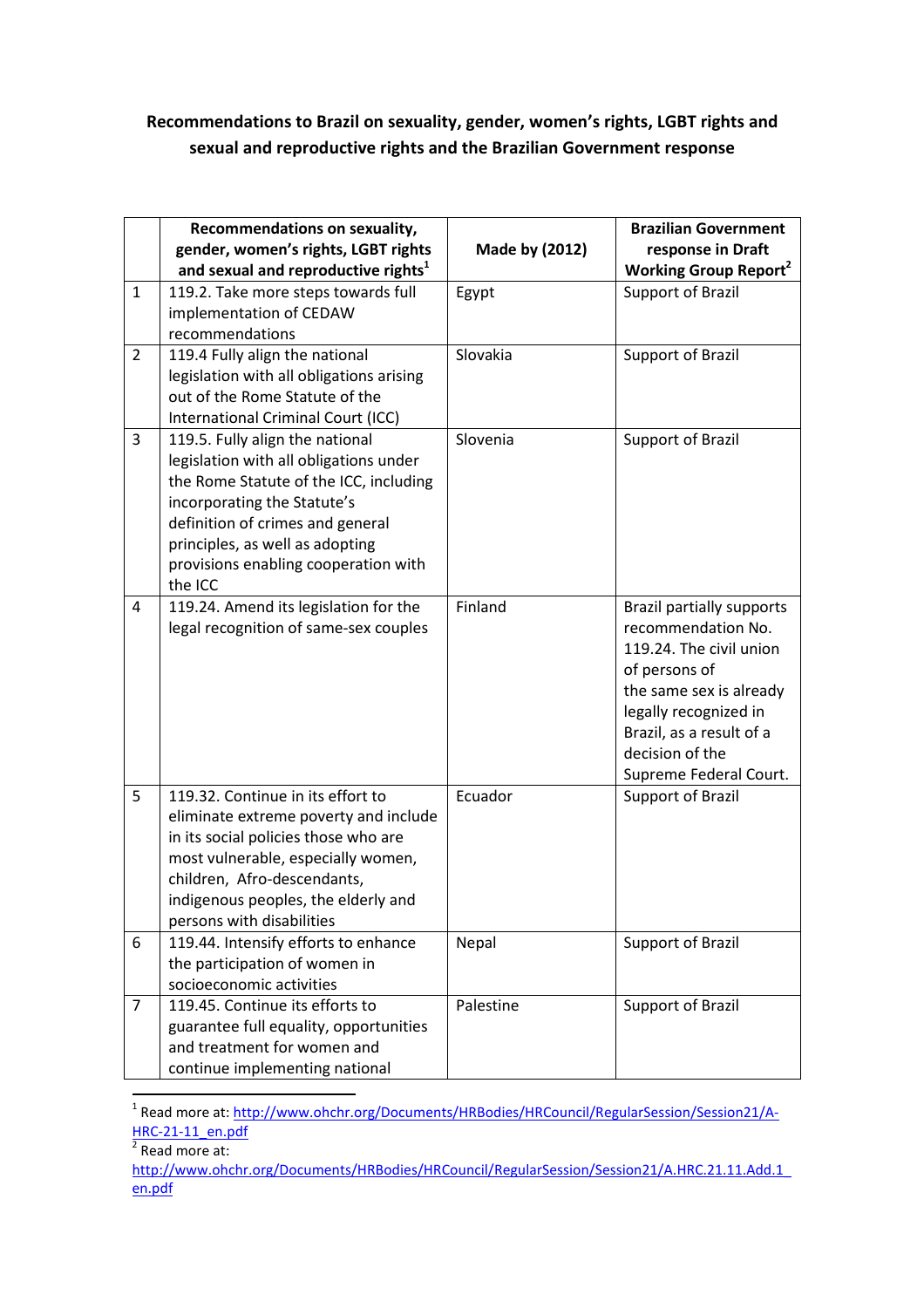|    | development plans                       |             |                          |
|----|-----------------------------------------|-------------|--------------------------|
| 8  | 119.46. Continue its efforts to         | Peru        | <b>Support of Brazil</b> |
|    | consolidate greater representation of   |             |                          |
|    | women in                                |             |                          |
|    | decision-making positions, both in      |             |                          |
|    | public administration and the private   |             |                          |
|    | sector                                  |             |                          |
| 9  | 119.47. Continue to promote gender      | Qatar       | Support of Brazil        |
|    | equality in all fields                  |             |                          |
| 10 | 119.48. Consider the possibility of     | Ecuador     | Support of Brazil        |
|    | implementing affirmative action         |             |                          |
|    | policies in                             |             |                          |
|    | order to achieve a larger               |             |                          |
|    | representation of women in the          |             |                          |
|    | executive, legislative and judiciary    |             |                          |
|    | branches                                |             |                          |
| 11 | 119.50. Follow up on the                | Turkey      | <b>Support of Brazil</b> |
|    | recommendation of ILO to continue       |             |                          |
|    | efforts to                              |             |                          |
|    | ensure full equality of opportunity and |             |                          |
|    | treatment for women, persons            |             |                          |
|    | of African Descent and indigenous       |             |                          |
|    | persons                                 |             |                          |
| 12 | 119.51. Continue combating              | Turkey      | Support of Brazil        |
|    | inequalities in access to employment    |             |                          |
|    | and in working conditions based on      |             |                          |
|    | gender and race as noted by CESCR       |             |                          |
| 13 | 119.67. Make further efforts to         | Republic of | Support of Brazil        |
|    | improve conditions in detention         | Korea       |                          |
|    | facilities according to international   |             |                          |
|    | standards, especially including         |             |                          |
|    | developing gender-sensitive policies    |             |                          |
|    | and programmes for women                |             |                          |
| 14 | 119.68. Take action to improve prison   | Slovenia    | Support of Brazil        |
|    | conditions, in particular to improve    |             |                          |
|    | the conditions of women's detention     |             |                          |
|    | facilities in accordance with           |             |                          |
|    | international standards, and ensure     |             |                          |
|    | protection of human rights of all       |             |                          |
|    | detainees, including guarantees of due  |             |                          |
|    | process and protection against cruel    |             |                          |
|    | and inhumane treatment                  |             |                          |
| 15 | 119.76. Pay extra attention to the      | Thailand    | Support of Brazil        |
|    | special needs of women prisoners by     |             |                          |
|    | considering implementing the            |             |                          |
|    | Bangkok rules                           |             |                          |
| 16 | 119.77. Make more efforts to improve    | Greece      | Support of Brazil        |
|    | the situation in detention facilities   |             |                          |
|    | especially in women's prisons           |             |                          |
| 17 | 119.90. Provide systematic training to  | Canada      | Support of Brazil        |
|    | judges, prosecutors and lawyers on      |             |                          |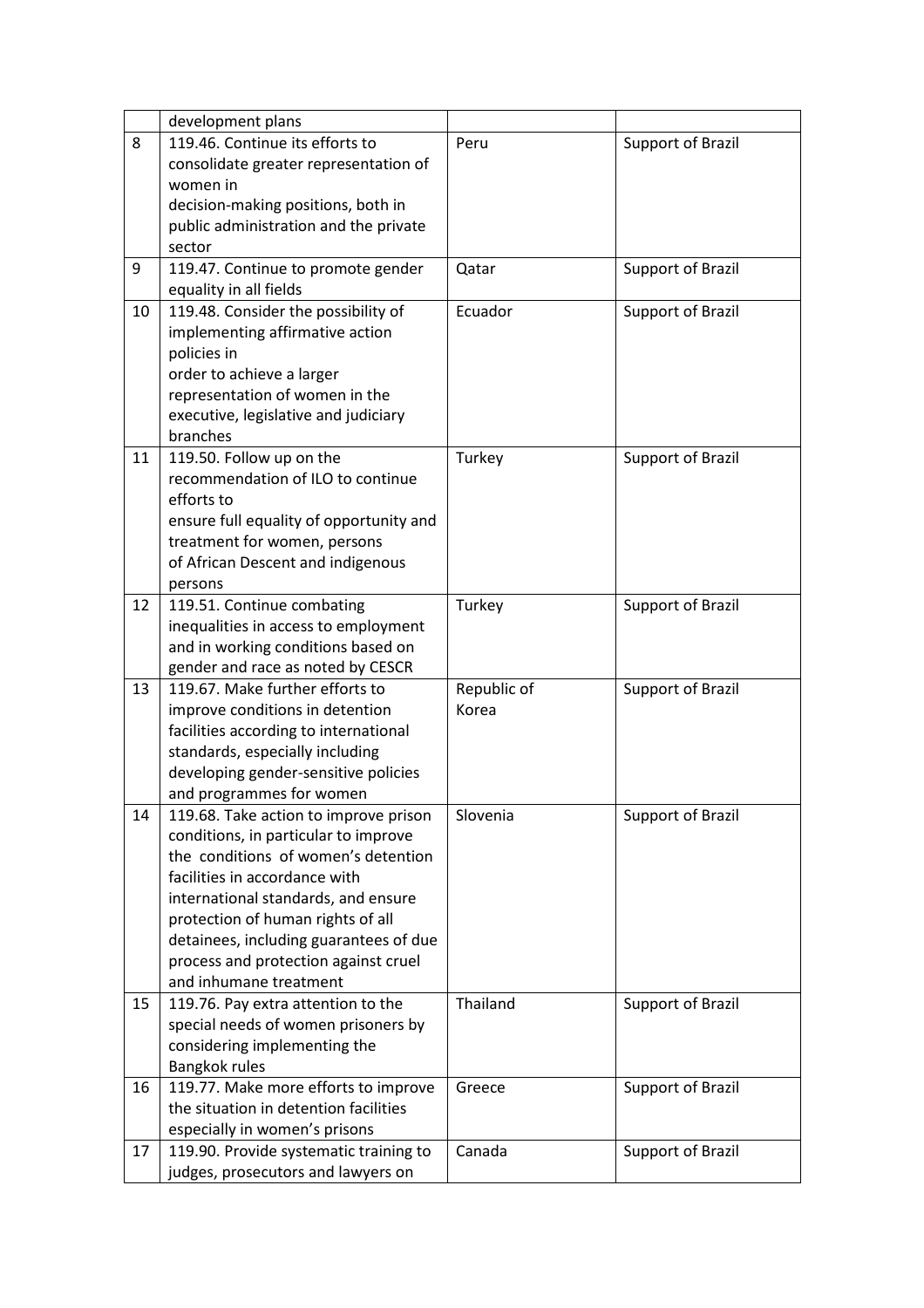|    | women's rights and violence against    |                 |                          |
|----|----------------------------------------|-----------------|--------------------------|
|    | women, including on the                |                 |                          |
|    | implementation of the Maria da Penha   |                 |                          |
|    | Law on domestic and family             |                 |                          |
|    | violence against women                 |                 |                          |
| 18 | 119.91. Increase its efforts to fully  | Portugal        | Support of Brazil        |
|    | implement the Maria da Penha Law       |                 |                          |
|    | regarding the rights of women          |                 |                          |
|    | victims of domestic violence           |                 |                          |
| 19 | 119.92. Continue fighting violence     | Senegal         | Support of Brazil        |
|    | against women                          |                 |                          |
| 20 | 119.93. Continue its efforts to        | Singapore       | Support of Brazil        |
|    | implement policies to enhance the      |                 |                          |
|    | protection of                          |                 |                          |
|    | women against violence                 |                 |                          |
| 21 | 119.94. Take effective steps to ensure | Uzbekistan      | <b>Support of Brazil</b> |
|    | gender equality and counteract         |                 |                          |
|    | violence                               |                 |                          |
|    | against women                          |                 |                          |
| 22 | 119.95. Take further steps in order to | Azerbaijan      | Support of Brazil        |
|    | promote gender equality and            |                 |                          |
|    | eliminate                              |                 |                          |
|    | domestic and family violence in the    |                 |                          |
|    | country                                |                 |                          |
| 23 | 119.96. Take legal and practical       | Iran            | Support of Brazil        |
|    | measures to eliminate violence and     |                 |                          |
|    | discrimination against women           |                 |                          |
|    | particularly in the rural and remote   |                 |                          |
|    | areas of Brazil                        |                 |                          |
| 24 | 119.97. Take measures to address       | Finland         | Support of Brazil        |
|    | homo- and trans-phobic crime,          |                 |                          |
|    | including                              |                 |                          |
|    | by establishing a system for recording |                 |                          |
|    | such crimes                            |                 |                          |
| 25 | 119.98. Strengthen domestic            | Sweden          | Support of Brazil        |
|    | cooperation between relevant actors,   |                 |                          |
|    | as well as                             |                 |                          |
|    | international cooperation, in order to |                 |                          |
|    | combat both internal and               |                 |                          |
|    | international trafficking and sexual   |                 |                          |
|    | exploitation of women and              |                 |                          |
|    | children                               |                 |                          |
| 26 | 119.99. Adopt and implement, in        | Switzerland     | Support of Brazil        |
|    | accordance with relevant international |                 |                          |
|    | law, national legislation to combat    |                 |                          |
|    | trafficking in women and children      |                 |                          |
|    | which will prosecute and convict       |                 |                          |
|    | traffickers, and take effective        |                 |                          |
|    | measures to prevent sexual tourism     |                 |                          |
| 27 | 119.127. Protect the natural family    | <b>Holy See</b> | Brazil expresses partial |
|    | and marriage, formed by a husband      |                 | support for              |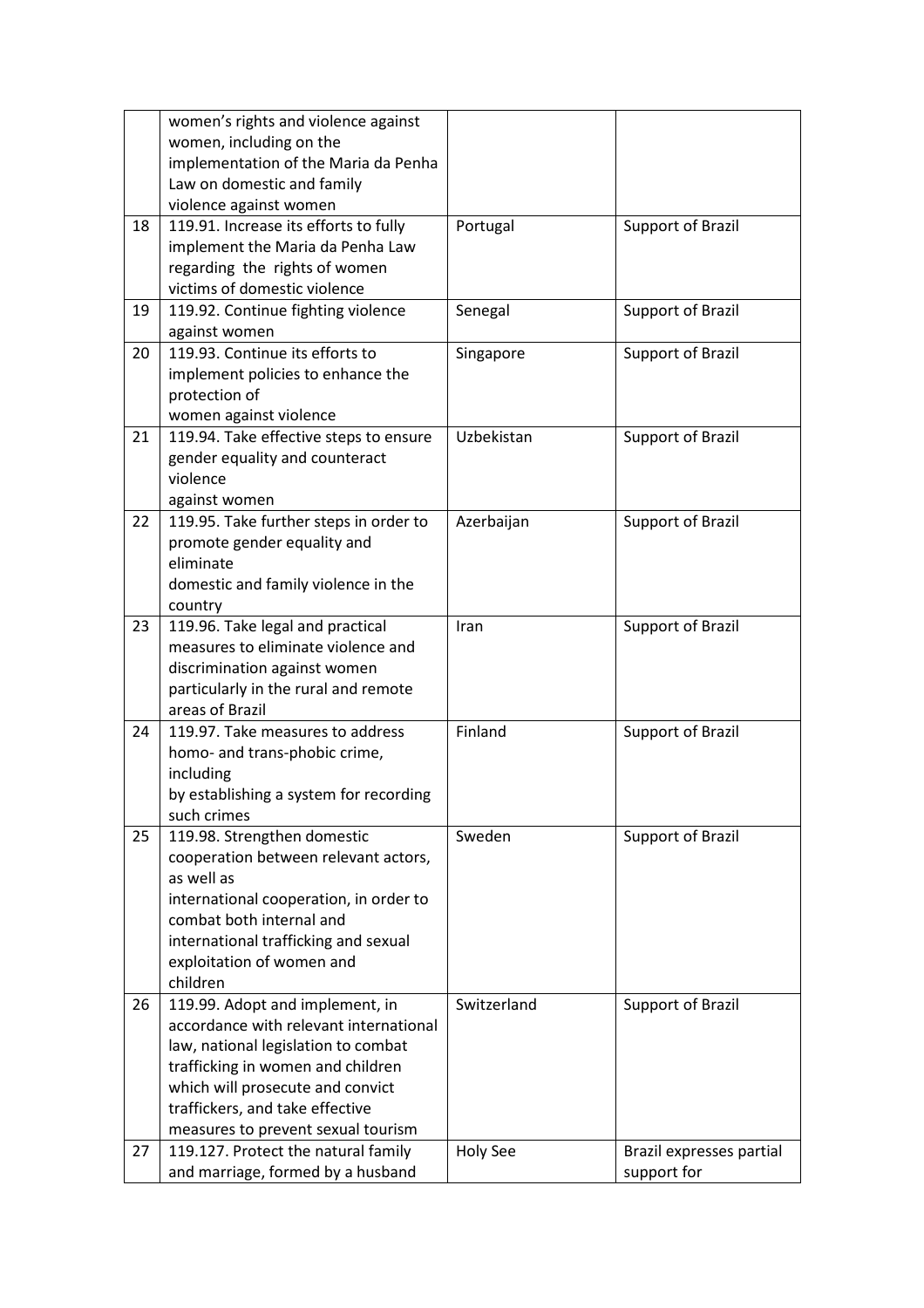|    | and a<br>wife, as a basic cell of society as it<br>provides the best conditions for<br>raising children |          | recommendation No.<br>119.127. The Federal<br>Constitution provides<br>for the State protection<br>of the family, which is<br>the basis of society.<br>Brazil has public policies<br>aimed at protecting the<br>family and ensuring the<br>conditions for raising<br>their children. However,<br><b>Brazilian institutions</b><br>recognize other family<br>arrangements<br>as also eligible for<br>protection, such as<br>women raising children<br>alone. |
|----|---------------------------------------------------------------------------------------------------------|----------|-------------------------------------------------------------------------------------------------------------------------------------------------------------------------------------------------------------------------------------------------------------------------------------------------------------------------------------------------------------------------------------------------------------------------------------------------------------|
| 28 | 119.138. Continue to address the                                                                        | Thailand | <b>Support of Brazil</b>                                                                                                                                                                                                                                                                                                                                                                                                                                    |
|    | grievance of and empower vulnerable<br>groups                                                           |          |                                                                                                                                                                                                                                                                                                                                                                                                                                                             |
|    | - particularly women, children,<br>indigenous people, and people of                                     |          |                                                                                                                                                                                                                                                                                                                                                                                                                                                             |
|    | African descent - by reducing urban-                                                                    |          |                                                                                                                                                                                                                                                                                                                                                                                                                                                             |
|    | rural discrepancies and                                                                                 |          |                                                                                                                                                                                                                                                                                                                                                                                                                                                             |
|    | promoting equal access to                                                                               |          |                                                                                                                                                                                                                                                                                                                                                                                                                                                             |
|    | opportunities for all, especially access<br>to                                                          |          |                                                                                                                                                                                                                                                                                                                                                                                                                                                             |
|    | health care, education, employment,                                                                     |          |                                                                                                                                                                                                                                                                                                                                                                                                                                                             |
|    | housing and social security                                                                             |          |                                                                                                                                                                                                                                                                                                                                                                                                                                                             |
| 29 | 119.140. Continue its favorable                                                                         | Viet Nam | <b>Support of Brazil</b>                                                                                                                                                                                                                                                                                                                                                                                                                                    |
|    | policies with concrete initiatives aimed<br>at the most vulnerable groups such as                       |          |                                                                                                                                                                                                                                                                                                                                                                                                                                                             |
|    | women, children and minorities                                                                          |          |                                                                                                                                                                                                                                                                                                                                                                                                                                                             |
| 30 | 119.146. Continue advancing in the                                                                      | Colombia | <b>Support of Brazil</b>                                                                                                                                                                                                                                                                                                                                                                                                                                    |
|    | development and implementation of                                                                       |          |                                                                                                                                                                                                                                                                                                                                                                                                                                                             |
|    | the<br>"Stork Network" and the national                                                                 |          |                                                                                                                                                                                                                                                                                                                                                                                                                                                             |
|    | system for registration, monitoring                                                                     |          |                                                                                                                                                                                                                                                                                                                                                                                                                                                             |
|    | and accompanying for pregnant                                                                           |          |                                                                                                                                                                                                                                                                                                                                                                                                                                                             |
|    | women in order to prevent maternal                                                                      |          |                                                                                                                                                                                                                                                                                                                                                                                                                                                             |
|    | mortality, in the context of the policy                                                                 |          |                                                                                                                                                                                                                                                                                                                                                                                                                                                             |
|    | for integral assistance to<br>woman's health                                                            |          |                                                                                                                                                                                                                                                                                                                                                                                                                                                             |
| 31 | 119.149. Continue the process of                                                                        | France   | On recommendation                                                                                                                                                                                                                                                                                                                                                                                                                                           |
|    | expanding the possibilities of                                                                          |          | No. 119.149, Brazil                                                                                                                                                                                                                                                                                                                                                                                                                                         |
|    | accessing the                                                                                           |          | manifests its partial<br>support. The Brazilian                                                                                                                                                                                                                                                                                                                                                                                                             |
|    | voluntary termination of pregnancy in<br>order to ensure the full recognition of                        |          | State provides access to                                                                                                                                                                                                                                                                                                                                                                                                                                    |
|    | sexual and reproductive rights                                                                          |          | health services in the                                                                                                                                                                                                                                                                                                                                                                                                                                      |
|    |                                                                                                         |          | cases of termination of                                                                                                                                                                                                                                                                                                                                                                                                                                     |